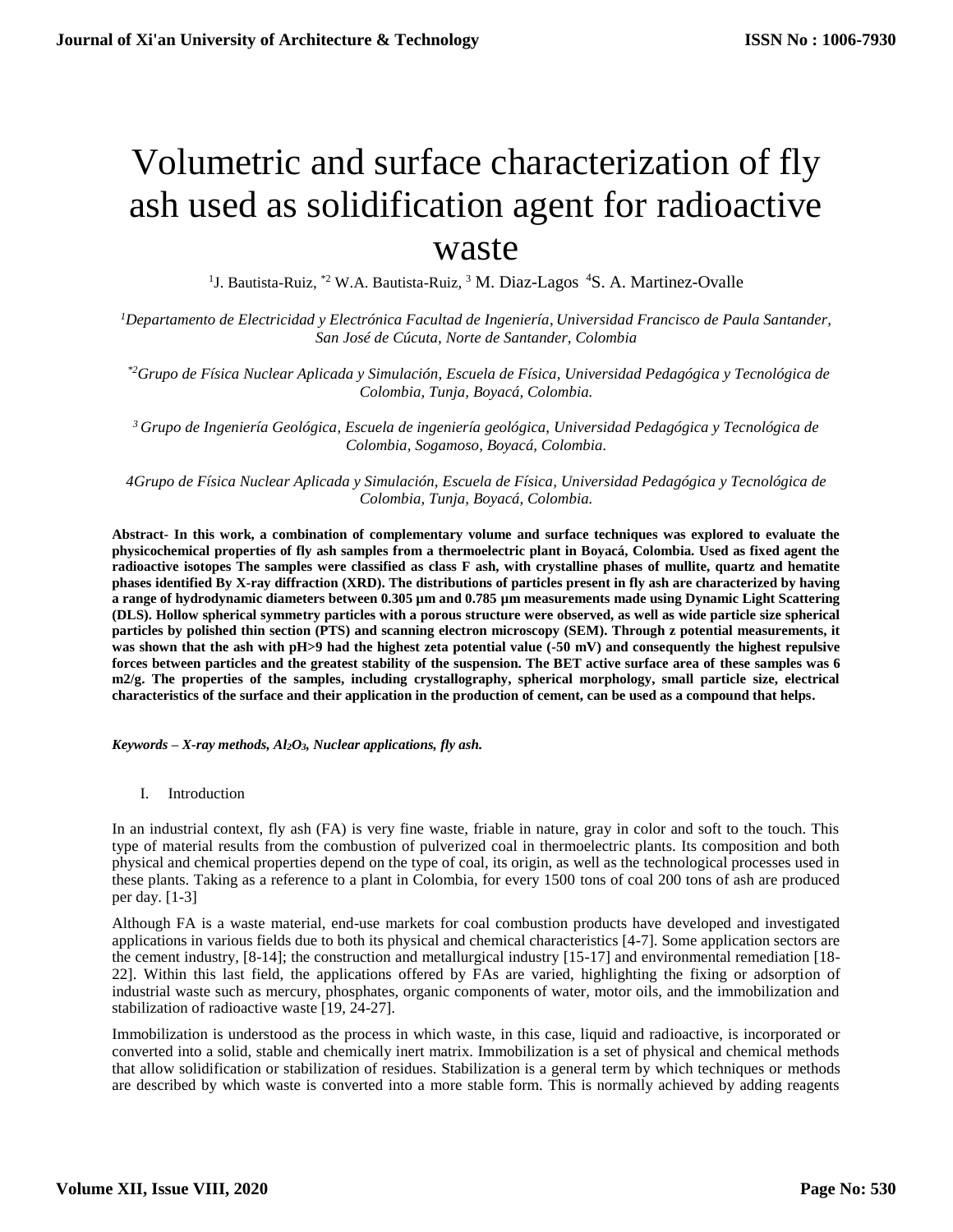that improve their handling and physical characteristics, reducing the release surface of the contaminants present in the waste.

In the development of this investigation, characterization techniques were used to determine the chemical composition, mineralogy, and surface properties of Colombian FA from the Boyacá region. The results allow establishing the potential use of the FA as a solidify agent of liquid radioactive waste.

### II. MATERIALS AND METHODS

The samples of fly ash (FA) were supplied by the Compañía Eléctrica de Sochagota SA, Termopaipa IV located in Boyacá, Colombia.

#### *2.1 Characterization in the volume of the FA*

For the determination of the composition and concentration of the oxides present in the FA samples, a PANalytical energy dispersed X-ray fluorescence spectrometer, Axios Petro model of 4 kV was used with a Xenon (Xe) detector of flow scintillation and Rhodium (Rh) anode. Additionally, and parallel to the XRF analysis, a loss on ignition (LOI) analysis was performed at 105 °C following the ASTMD 7348 standard [28].

The mineralogical analysis of the FAs was developed using a PANalytical diffractometer, Empyream model in θ-2θ mode. The measurement was taken with Kα1 radiation ( $\lambda = 1.7890$  Å) using the Bragg-Brentano geometric configuration, with a scanning speed of 0.013°/160 s and tube voltage of 45 kV, in a range between  $2\theta = 10^{\circ}$  and  $2\theta =$ 70°. The Rietveld analysis was performed with the freely available Gsas software.

The size (hydrodynamic diameter) and the size distribution of the FA particles were determined using the DLS technique. The suspension of the particles was achieved using a solution of water and KCl as a dispersing medium in a concentration of  $10^{-3}$  Molar. The measurement was made at a temperature of 25 °C and a detector count rate of 242.200 counts/second. The measurement time was 70 s. The equipment used was Malvern Zeta Sizer Nano ZS, which combines laser doppler velocimetry and scattered light phase analysis (PALS).

## *2.2 Surface characterization of FA*

To obtain information on the morphology of the FAs and estimate the composition of the sample, the petrographic analysis was performed by light microscopy, using the polished thin section (PTS) technique with transmitted light. The components present were analyzed using a Leica DM 4500P polarized light petrographic microscope following ASTM D2797 [29].

The morphological characterization and chemical composition were developed in a Field Emission Scanning Electron Microscopy (FE-SEM) model Nova Nano SEM 230. The voltage applied in the range 50 V to 30 kV.

The semi-quantitative determination of the composition and electronic structure of the sample was performed using X-ray Photoelectron Spectroscopy (XPS) in an ultra-high vacuum (UHV) chamber with a base pressure of 10-10 mbar. The angle between the hemispherical analyzer (SPECS-PHOIBOS100) and the plane of the surface was maintained at  $60^{\circ}$  and the X-ray radiation was the K $\alpha$  line of magnesium (Mg) (1253.6 eV). The bond energy scale (BE) was calibrated for carbon (C) 1s for 285 eV. The reference spectrum was recorded with an energy step size of 40 eV; and an energy step size of 0.25 eV for high-resolution spectra. The binding energy scale (BE) was calibrated for carbon (C) 1s for 285 eV. The analysis of the XPS results was carried out with the Casa XPS software. XPS data were performed with magnesium anode (Mg) Kα; the background signal from the spectrum was subtracted using a Shirley routine.

The Z potential measurement was performed with the Malvern Zeta Sizer Nano ZS equipment, this equipment employs a combination of laser doppler velocimetry and scattered light phase analysis (PALS), the suspension of the particles, was achieved using a solution of water and KCl as dispersing medium concentration of  $10^{-3}$  Molar.

Nitrogen adsorption-desorption isotherms were captured at 77 K on a MICROMERITICS 3FLEXTM surface characterization kit, in a relative pressure range (P/Po) from 0.0025 to 0.95. The samples were weighed in 9 mm diameter cells made of MICROMERITICS borosilicate glass. Then the degassing was carried out with temperature (120 °C) and vacuum pressure (6 Pa) of the samples, this was carried out in the Vac Prep 061 MICROMERITICS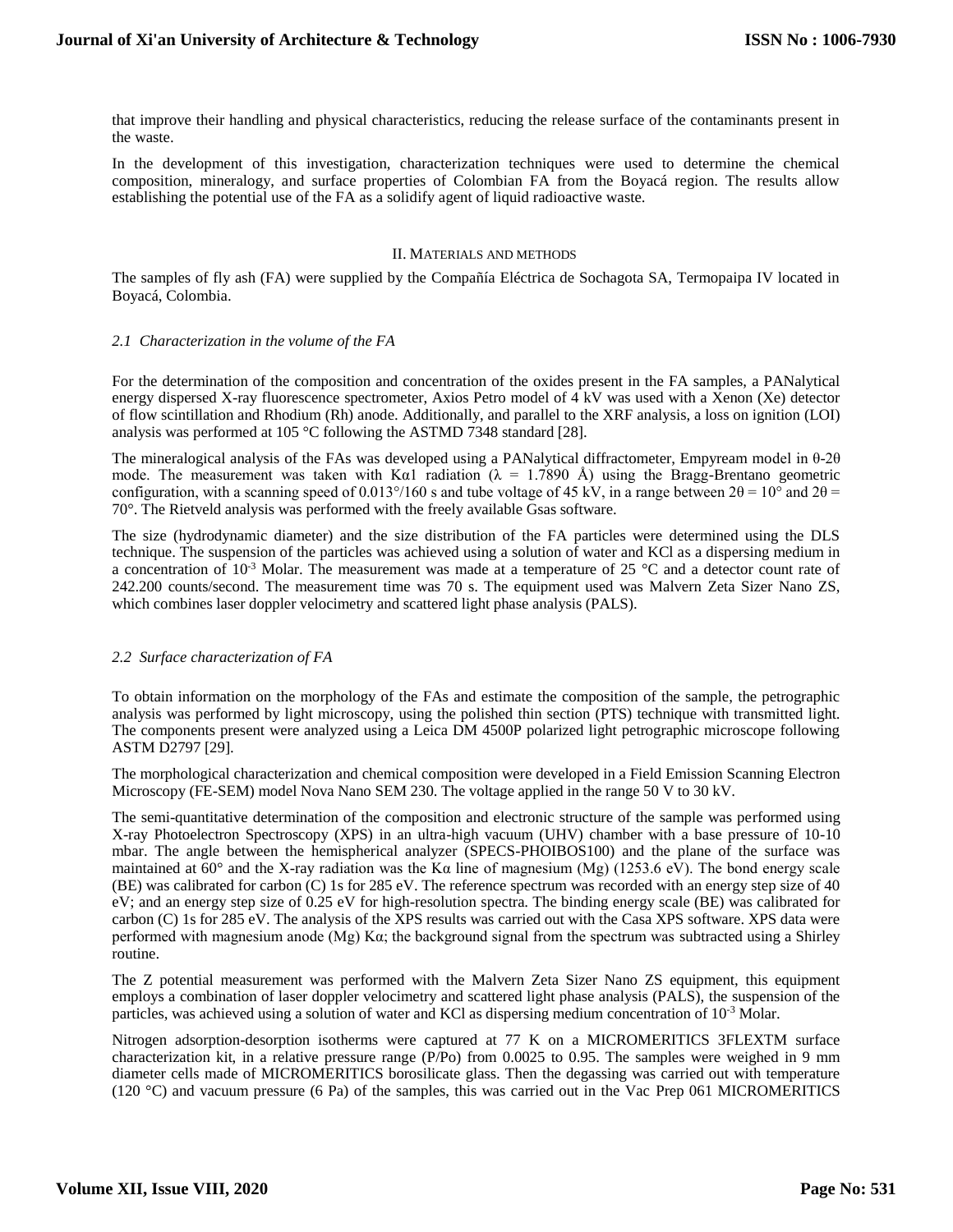unit. Data analysis was performed in MICROMERITICS 3FLEX V.3.02 software. Before this, the sample underwent a pretreatment process that consisted of degassing at 120 °C and a pressure of 6 Pa for 12 hours.

The determination of the specific area was made by the BET method (Brunauer-Emmett-Teller) whose application interval was adjusted according to the consistency criterion of the Rouquerol transform. The pore size distribution was made by the BJH method (Barrett-Joyner-Halenda). The BET and BJH methods are included in MICROMERITICS software 3FLEX V.4.03, following the ISO 9277: 2010 standard [32].

#### III. RESULTS AND DISCUSSION

#### *3.1. Chemical and mineralogical composition*

Table 1 shows the main compounds (expressed as oxides) and the composition expressed as a percentage by weight (% Wt), compared with works that have proposed FA for applications for the immobilization of radioactive waste; It is noteworthy that the sum of the elemental oxides in this work is not equal 100% due to the presence of trace elements not commonly reported in this type of ash [29].

| Compound |                  |       |                                |        |     |                  |          |                   |      |                 |      |      |      |          |           |      |
|----------|------------------|-------|--------------------------------|--------|-----|------------------|----------|-------------------|------|-----------------|------|------|------|----------|-----------|------|
| Chemical | SiO <sub>2</sub> | Al2O3 | Fe <sub>2</sub> O <sub>3</sub> | $K_2O$ | CaO | TiO <sub>2</sub> | $P_2O_5$ | Na <sub>2</sub> O | MgO  | SO <sub>3</sub> | SrO  | BaO  | CuC  | $V_2O_5$ | $Zr_2O_2$ | LOI  |
| (% Wt)   | 64.90            | 25.00 | 5.01                           | 4.40   | .30 | 1.20             | 0.70     | 0.50              | 0.41 | 0.13            | 0.11 | 0.10 | 0.09 | 0.05     | 0.03      | 8.11 |

Table 1 Compositional analysis of fly ash in decreasing order of concentration

It is observed that these FAs contain other elements in a lower quantity and a considerable high value of losses by ignition close to 12%.

According to the ASTM C618 Standard, it is possible to classify these ashes as type F by the sum of  $SiO_2 + Al_2O_3 +$  $Fe<sub>2</sub>O<sub>3</sub>$  oxides > 70%, the classification of type F ash was confirmed by XRF.

The presence of calcium oxide (CaO) in the FA gives them a basic character, this as long as the presence of this is superior to that of the oxides of aluminum  $(A_1_2O_3)$ , silicon  $(SiO_2)$ , and iron  $(Fe_2O_3)$  which give an acid character to this material. As can be seen in Table 1, said oxides are superior to calcium, therefore the ash analyzed is acidic in nature [32,33]

When comparing the percentages by weight obtained in this investigation with those reported by [19-24], which are works in applications for the immobilization of radioactive waste, it is observed that the vast majority of oxides have percentages slightly higher than analyzed in this work. [24] Has stated that FA used in place of cement is an optimal material for the immobilization of radioactive waste. Considering the results, it is possible to affirm that the studied FA are useful for the manufacture of cement due to the presence of aluminosilicates that react better with calcium hydroxides  $(Ca (OH)<sub>2</sub>)$  [33].

In general, coal combustion residues contain more than 80% of vitreous silico-aluminous material, which makes it possible for them to be used as raw materials for high-value adsorbents, immobilizers and construction materials [34].

Figure 1 shows the XRD spectra (a) within the already refined pattern (b) of the FA sample, the symbols: (M), (Q), (H) represent the phases of Mullite Quartz and Hematite, respectively.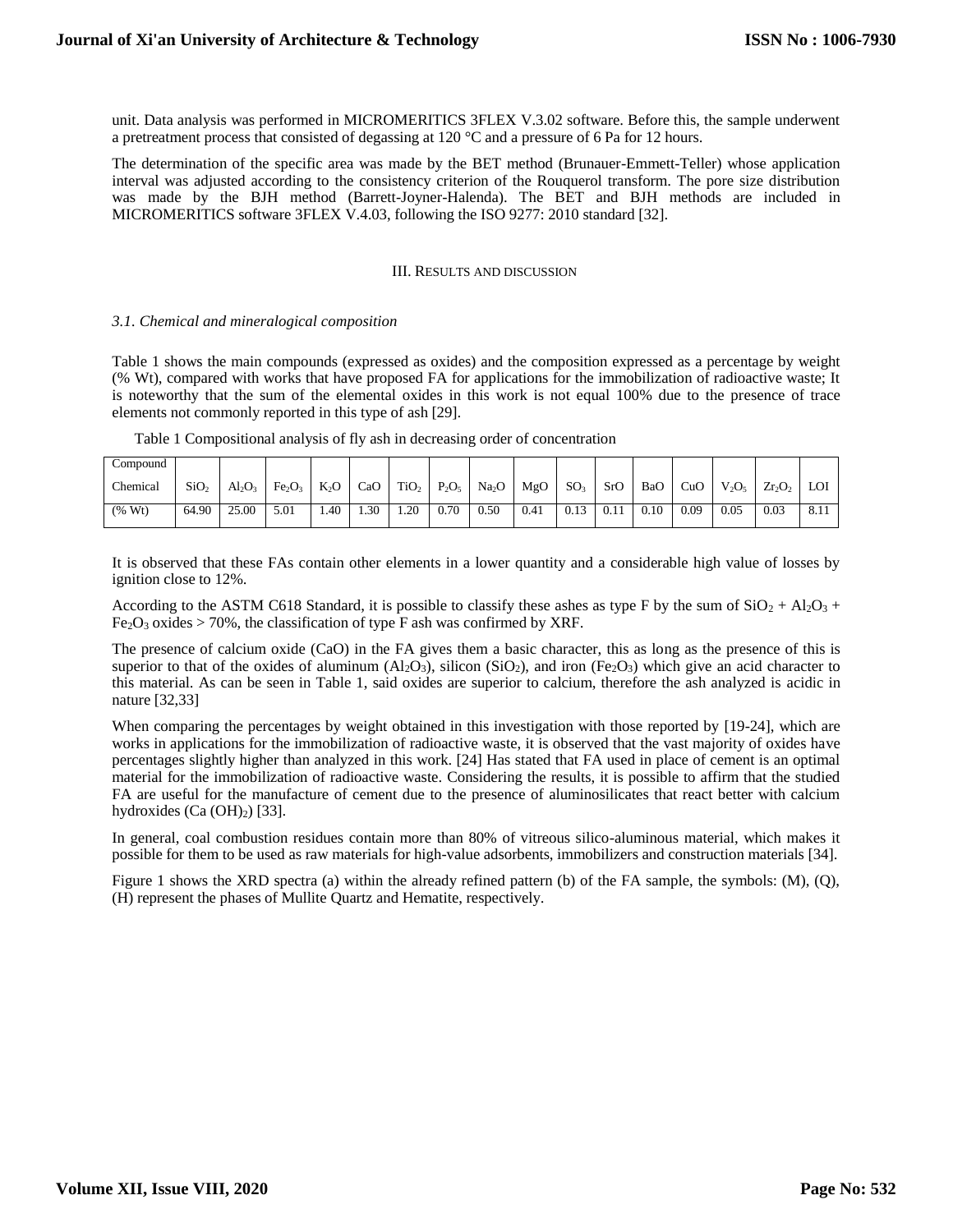

Figure 1. XRD spectra recorded of the FA (a) diffractogram FA (b) diffractogram adjusted by Rietveld refinement

Figure 1 shows that the samples analyzed are mainly composed of silicon, aluminum, and iron oxides, which give rise to crystalline phases related to Mullite ( $AI_{4.80}O_{9.60}$  Si<sub>1.20</sub>) with 58% crystallized in an ortho-rhombic phase with space group Pbam  $(\# 55)$ . A Quartz (SiO<sub>2</sub>) phase with 37% crystallized in a trigonal phase P3121 (# 152) and finally, a Hematite (Fe<sub>2</sub>O<sub>3</sub>) phase with 5% crystallized in a trigonal phase with space group R-3CH (#167). These results agree with other investigations that establish the majority presence of mullite and the low content of calcium oxide that this type of FA possesses [1,2, 11, 35-37].

Crystalline phases such as Mullite and Quartz would allow chemical interaction so that radioactive waste components are immobilized in crystalline quartz and mullite networks, making them part of the crystalline network when mixed and by temperature action they are linked, allowing to increase the stability of said residue [24].

#### *3.2. The FA in aqueous medium: Dynamic Light Scattering*

Figure 2 presents three measures of DLS for the same sample of FA. This study allowed us to observe that the FA present varied average hydrodynamic diameters. The results allow establishing the possible behavior of the FA when used as a stabilizer for liquid radioactive waste.



Figure 2. Average diameter distributions of FA as a function of light percentage

Figure 2a shows a bimodal distribution with peaks at 126 nm and 532 nm, and percentages of intensities of 2% and 15%, respectively. Figure 2b shows a trimodal distribution with peaks at 305 nm, 785nm µm, and 5560 nm; with intensity percentages of 8%, 9%, and 2.1% respectively. Finally, figure 2c shows a bimodal distribution with representative peaks at 589 nm and 5301 nm. The intensity percentages are 13% and 3% respectively. Large differences in particle diameter distributions are also evident. This trend can be associated with the formation of aggregates of the particles with the liquid medium, forming aggregates with other particles and increasing their diameter. Some may remain non-interacting and therefore result in such large diameter size distributions, especially at peaks 3 of measure b and 2 of measure c.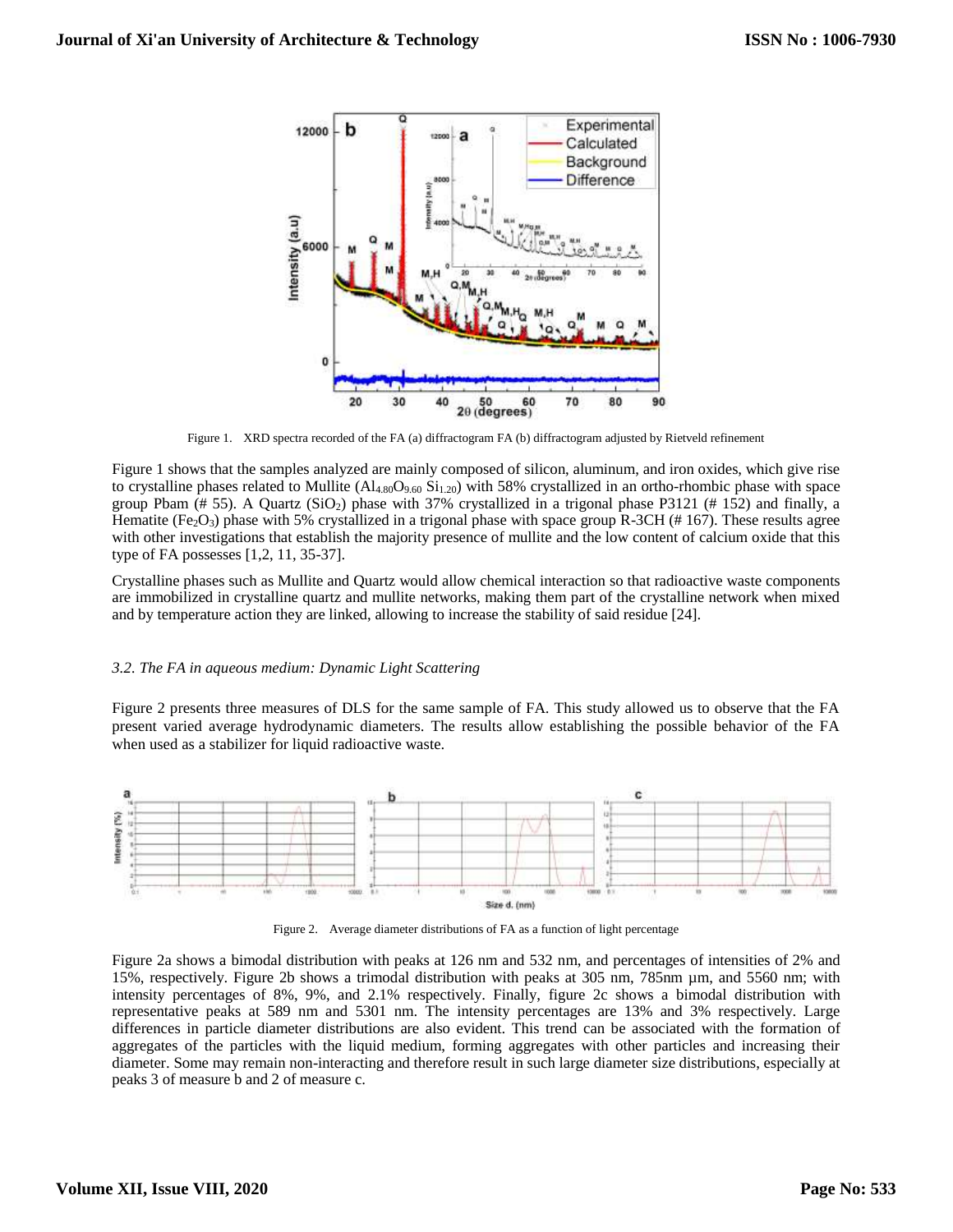Figure 2 shows the presence of peaks with low intensities as shown in the peak of measure 2a. This behavior can be explained as a low probability of agglomeration.

In general, the results allow us to infer that the most probable hydrodynamic diameter distributions of the FA when interacting with an aqueous medium are between 305 nm and 785 nm. These distributions can influence adsorption processes. It is known that the finer the FA particles, the greater their surface area and therefore the greater their reactivity. This reactivity occurs at the particle-liquid interface and would allow applications related to the stabilization of liquid radioactive waste.

#### *3.3. Composition and morphology*

The morphology of the FAs was characterized by PTS petrographic technique transmitted light. Additionally, the SEM technique was used to evaluate the samples in detail and to develop their chemical-qualitative analysis. Figure 3 shows a cenosphere with an average interior radius of 45 µm. The qualitative chemical analysis of the same sample is evidenced in Figures 4, 5 and 6, respectively.



Figure 6. Chemical mapping of the surface of FA.

Morphological analysis revealed particles with spherical symmetry and broken with an average diameter of 53  $\mu$ m. Hollow spheres, known as the plerosphere, are also observed with smaller spherical particles inside (Figure 5a). Irregular and porous particles are evident due to the presence of unburned coal. Also, agglomerates consisting of particles of various sizes closely linked by unburned coal are distinguished (Figure 5b and 5c), and spherical particles of wide particle size distribution with diameters of 11  $\mu$ m, 17  $\mu$ m, 23  $\mu$ m, 28  $\mu$ m, and 37  $\mu$ m, Figure 5d, which can often be hollow or solid and are known as cenospheres.

Figure 6 shows the result of the identification of the chemical elements present in the FAs. This qualitative analysis was performed in the region observed in the micrograph of Figure 6 (a). The analysis revealed a high presence of elements such as oxygen (O), silicon (Si), aluminum (Al); to lesser extent magnesium (Mg), sulfur (S), potassium (K),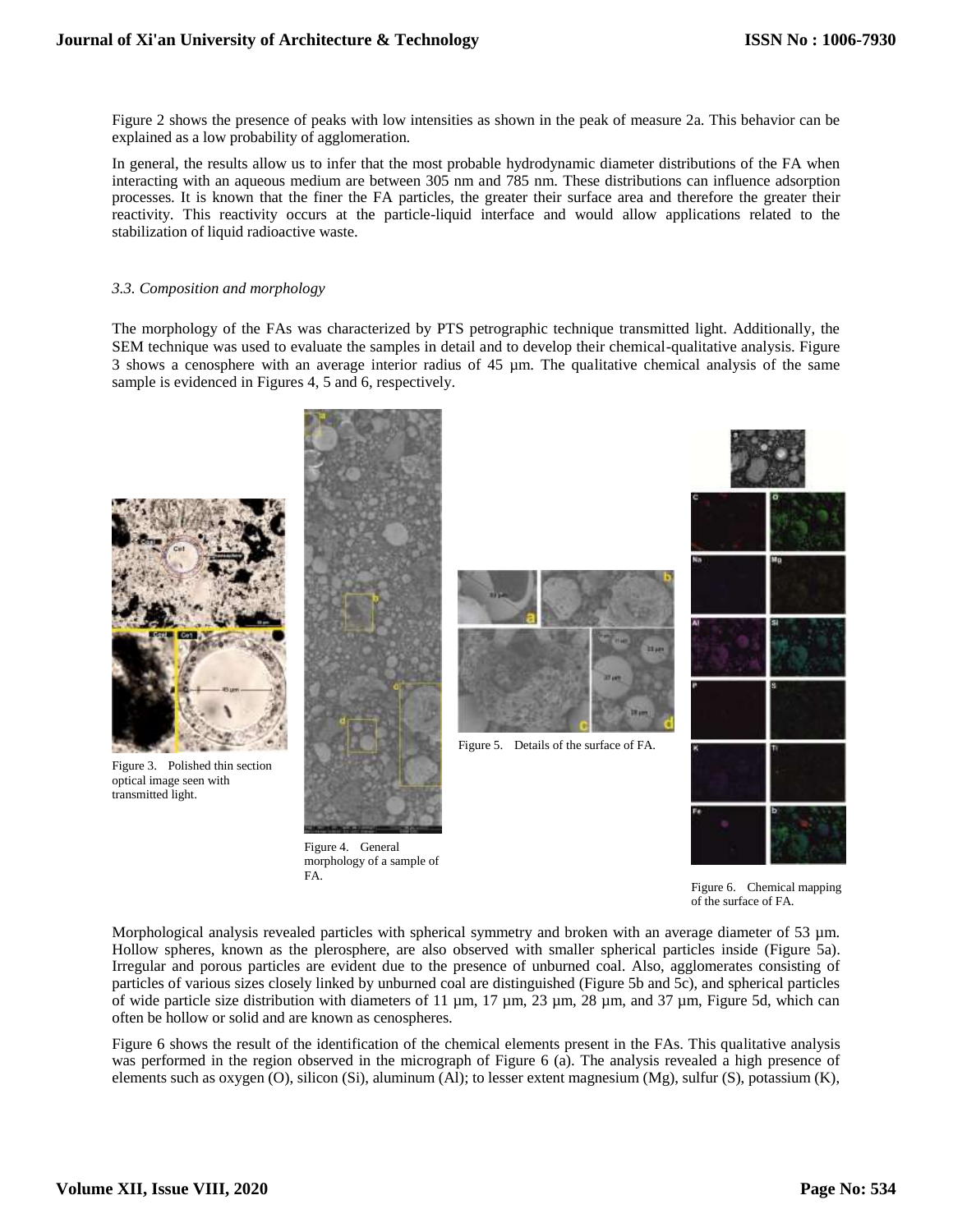titanium (Ti), carbon (C) and iron (Fe), and presence, although very little sodium (Na) and phosphorus (P). Figure 6b shows the superimposition of images for the aforementioned elements.

In general, the analysis shows that the FAs are mainly made up of spherical symmetry particles, some hollow in the center and others irregular with a high content of oxygen, aluminum, and silicon.

The XPS analysis confirms that the main constituent elements of the near-surface region are: oxygen (43.0%), carbon  $(37.4\%)$ , silicon  $(11.9\%)$ , aluminum  $(5.1\%)$ , sulfur  $(1.4\%)$ , with small amounts of phosphorus  $(0.4)$ , calcium  $(0.3\%)$ , nitrogen (0.3) and iron (0.2%). Similar results for FA samples have been reported by [38,39]. It is noteworthy from this analysis that elements such as silicon and aluminum are more significant than oxygen and carbon. The high concentration of silicon and aluminum can lead to the formation of aluminate and silicate groups, responsible for the negative charge on the surface [19].

Figure 7 shows the Zeta potential curve as a function of the pH of the suspension of FA particles in an HCL solution. It can be seen that in the FA the particles are positively charged at low pH values, negatively at high pH and zero charges (PZC) at a pH of 2.6. Therefore, charged metal ions are likely to adsorb to charged FA particles at a pH above 2.6. At a pH of approximately 9, the zeta potential registers the maximum value of -50mV due to greater repulsion forces between particles and greater stability of the suspension. The isoelectric point of the suspension was determined at a pH of 2.1. When hydrating the FA, its pH reached values between 9 and 10. This condition leads to a high degree of metal ion precipitation.

The FA surfaces are negatively charged of figure 7. This result is corroborated with other investigations [19]. However, in the present study, it was found that the analyzed FAs have a greater tendency to negatively charge at lower pH values. It is important to highlight that the main constituent compounds of FAs such as  $SiO_2$  and  $Al_2O_3$ determine the surface charge. Electrostatic interactions in aluminosilicates have a greater advantage with other types of radioactive waste stabilizers [40].



Figure 7. Z potential values as a function of pH by adding KCL in FA samples.

For the analysis of the results of figure 7, the information on the variation of the surface charge of the FAs analyzed as a function of the pH value in an aqueous medium can be used. All substances have some pH value, including liquid radioactive waste, although it is not possible to control their pH value, in FAs it is possible to control these values, especially for these ashes whose nature is acid, obtaining a surface electric charge. that allows attracting radioactive waste.

The variation of the Z potential under the different pH conditions of the dispersant solution simulates the experimental conditions present in the ash-liquid radioactive waste interaction during the electrokinetic treatment. This result shows the usefulness of measuring the z-potential at different pH by predicting the solution conditions to be used in the development of the FA-radioactive liquid residue electrokinetics experiment.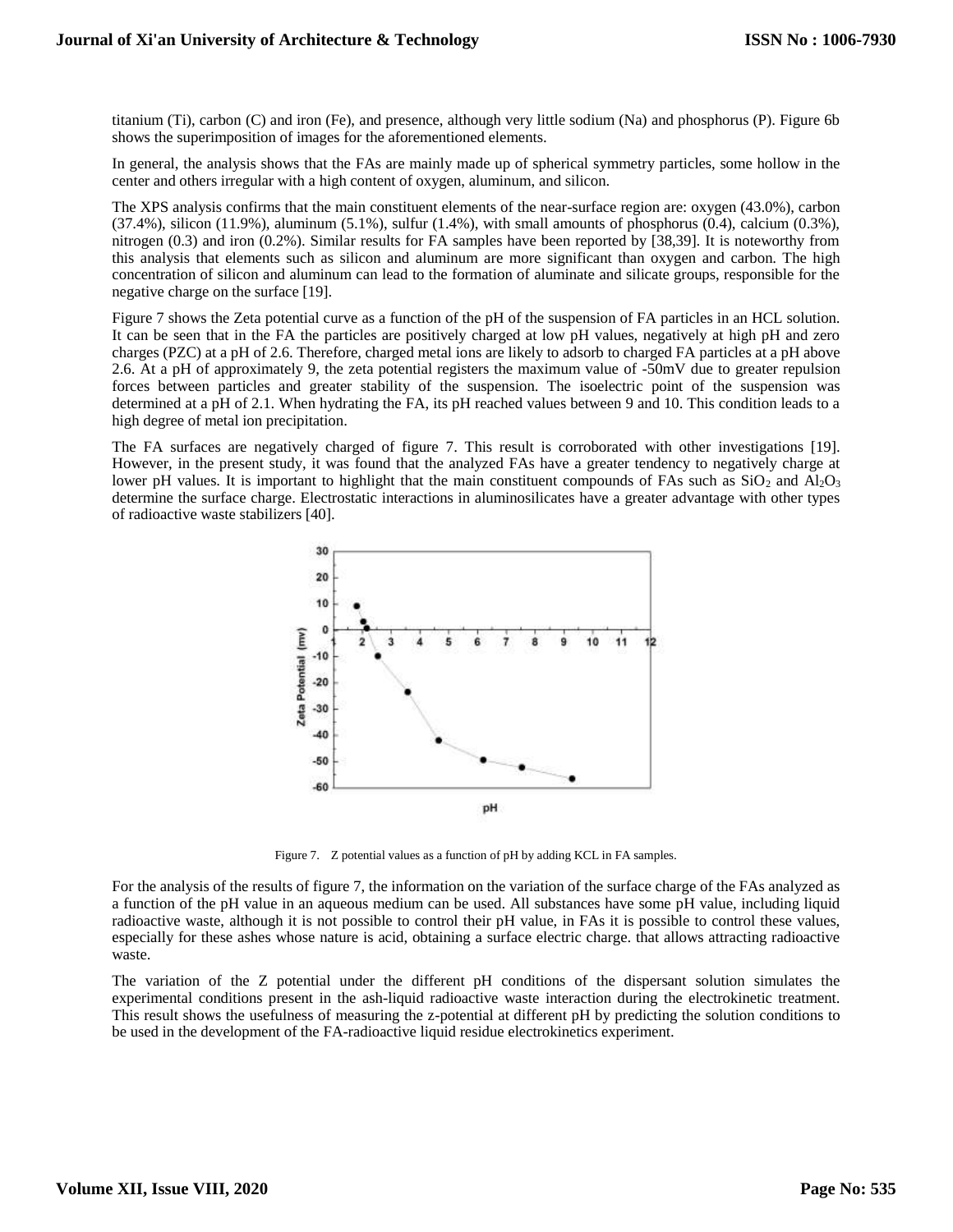#### *3.3. Textural properties of fly ash: specific surface*

Figure 8 shows the nitrogen adsorption (blue curve) and desorption (orange curve) isotherms for the FAs studied. The results establish a BET specific surface area of 6  $m^2/g$ , a value consistent with that reported in other investigations for ash from the same region [41]. The nitrogen adsorption-desorption isotherm for fly ash can be classified as type II isotherm according to the IUPAC classification and is characteristic for non-porous materials with relatively small specific surface area, according to [42] the upward slope of almost all of the isotherm is due to adsorption in a multilayer monolayer on the stable, external surface of the solid without the presence of micropores or mesopores. This behavior is validated in the same figure 8 with that reported by [43], The abrupt growth behavior of the isotherm at relatively very low pressures indicates zero porosity of the sample.



Figure 8.  $N_2$  adsorption isotherm at 77K for the FA sample.

Through the adsorption isotherm and the low hysteresis that it presents, it is an indication of the no porosity or very little porosity of the FA. This behavior translates into that if they are used without making some kind of benefit to improve this characteristic, it is not possible to immobilize waste satisfactorily, due to the lack of places where liquid radioactive waste would be deposited; according to Santaella [2]; FA absorb water due to various characteristics, including its irregular and porous texture. The FA studied, being so little porous, reduces the absorption of water, which would result in little absorption of liquid radioactive waste.

The results show that the FAs are composed of aluminosilicates. This condition allows evaluating its great potential for use as a material for the immobilization of liquid radioactive waste because it promotes the origin of spherical symmetry particles, such as cenospheres and plerospheres. This type of particle composed of amorphous aluminosilicates facilitates the formation of aluminate and silicate groups responsible for the negative surface charge, allowing the surface of the FAs to interact with radioactive residues, particularly alpha particles, and immobilizing them.

Cenospheres and plerospheres are the main components for manufacturing containers where it is possible to dump radioactive waste in the liquid phase to subsequently sinter them and finally obtain immobilized waste.

#### IV. CONCLUSION

The analysis of XRF and XRD showed that the studied FAs are composed of class F aluminosilicates and, therefore, the formation of particles with a large composition of aluminum and silicon is promoted. In many cases, their symmetry is spherical, which allows them to be used as capsule for liquid radioactive waste and then they are sintered and obtain an immobilized residue.

Crystalline phases such as Mullite and Quartz found as techniques such as XRD could function as crystalline networks in which radioactive elements present in the liquid waste can be introduced into them, by sintering.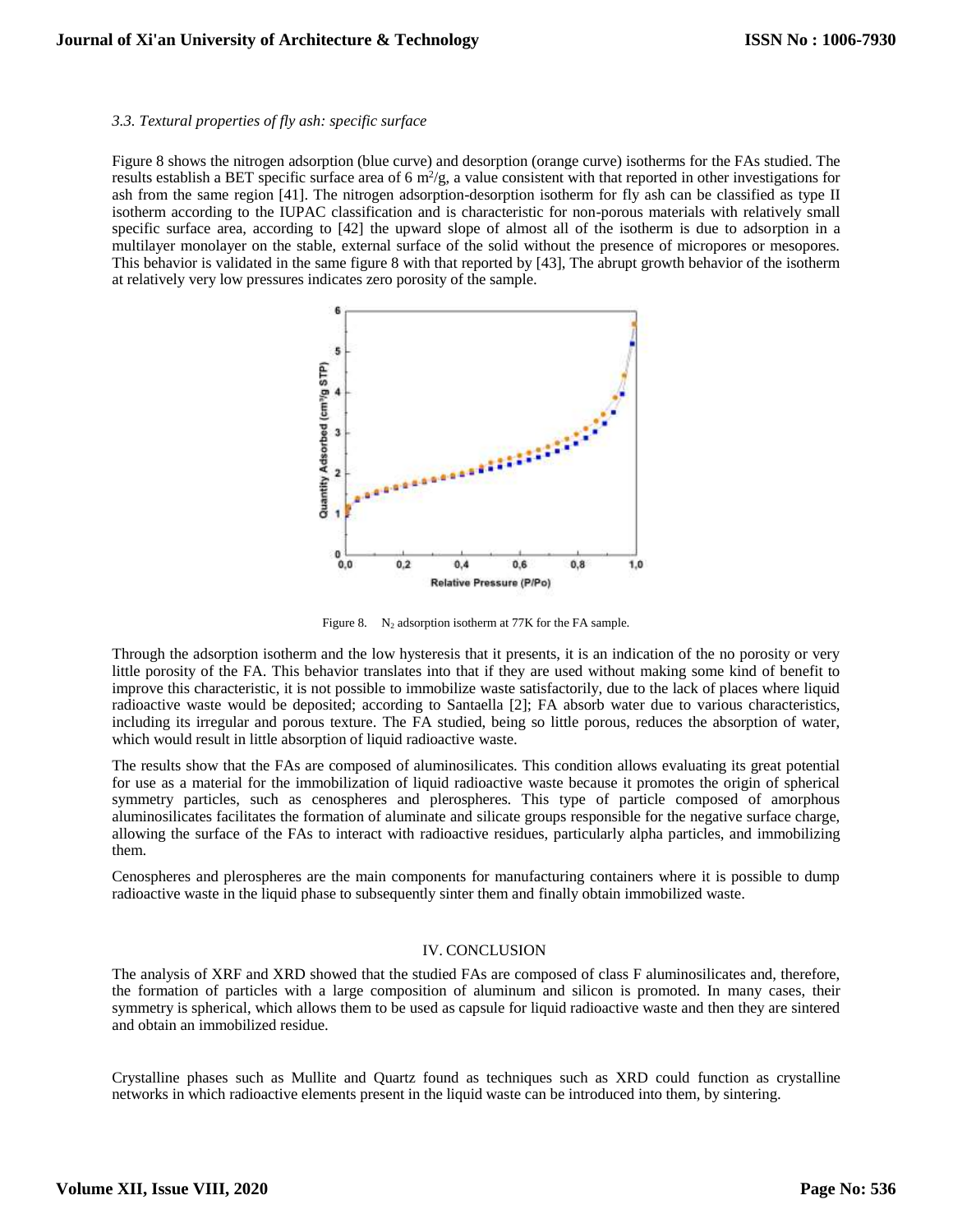According to the results obtained by the BHJ method, the FA is a material that does not present porosity or very little porosity. which, if used solely for this characteristic, would not optimally immobilize liquid waste without first performing some kind of benefit, since being very little porosity there is a reduced number of spaces (pores) where radioactive liquid waste can be housed, to carry out immobilization of radioactive material.

The PTS micrographs together with the scanning electron microscopy images revealed the presence of different particle sizes, especially cenospheres and plerospheres that can serve as cavities to incorporate and then immobilize liquid radioactive waste.

The chemical analysis of the surface by XPS suggests that the main constituents of the surface besides oxygen and carbon, the presence of silicon and aluminum is evident. These elements promote the formation of aluminate and silicate groups that give rise to a negative electric charge, which was verified by analyzing the Z potential.

#### ACKNOWLEDGEMENT

The authors thank the research direction of the Universidad Pedagógica y Tecnológica de Colombia, to Compañía Eléctrica Sochagota S.A.E.P. - TERMOPAIPA IV, especially to Ing. WILLIAM CASTELLANOS for supplying the material for its characterization and the Group of Advanced Low Dimensional Materials, of the Madrid Institute of Materials Science, ICMM-CSIC.

#### REFERENCES

[1] Vassilev, V. S; Vassileva, G.C. (2007). A new approach for the classification of coal fly ashes based on their origin, composition. Fuel (86), 1490-1512.

[2] Santaella, E; (2001). Caracterización física química y mineralógica de las cenizas volantes. Cienc. Ing. Neogranadina, 10, 47-62.

[3] Reyes, F; Martinez, S. A; Moreno, M. (2015). Mossbauer characterization of feed coal, ash and fly ash from a Thermal power plant. Hyperfine Interact. 232, 141-148.

[4] Aperador, W; Ruíz, E; Delgado, A. (2014). Electrochemical Impedance Spectroscopy Analysis on Steel Embedded in a Concrete Alkali Exposed on the Chloride Media Int. J. Electrochem. Sci., 9, 7506 – 7517.

[5] Blissett, S. R; Rowson, A. N. (2012). A review of the multi-component utilization of coal fly ash. Fuel, 97, 1-23.

[6] Heidrich, C; Feuerborn J. H; Weir, A. (2013). Coal Combustion products: a global perspective. 2013 world of coal ash (WOCAA) CONFERENCE 1-17.

[7] Manz, O. E. (1999). Coal fly ash: a retrospective and future look. Fuel 78(2), 133–136.

[8] Akbar, A. (2014). Cement Replacement Materials, Springer-Verlag: Reading Berlin, 41-157

[9] Barrera, J.C. (2010) Análisis del comportamiento mecánico del cemento hidráulico adicionado con cenizas volantes provenientes de la central de generación térmica termopaipa, thesis Universidad Industrial de Santander, 15-20.

[10] Cifuentes, P.A; Ferrer, C.I. (2006). Análisis del comportamiento mecánico a edades tardías del concreto hidráulico con adición de cenizas volantes de termopaipa, Thesis Universidad Industrial de Santander, 10-12.

[11] Pedraza, S; Pineda, P; Gutiérrez, O. (2015). Influence of the unburned residues in fly ash additives on the mechanical properties of cement mortars. Procedia Mater. Sci. 9496 – 503.

[12] Santaella, E. (2004), Comportamiento del concreto con bajos porcentajes de ceniza volante (Termopaipa IV) y agua constante. Cienc. Ing. Neogranadina, 14, 14-19.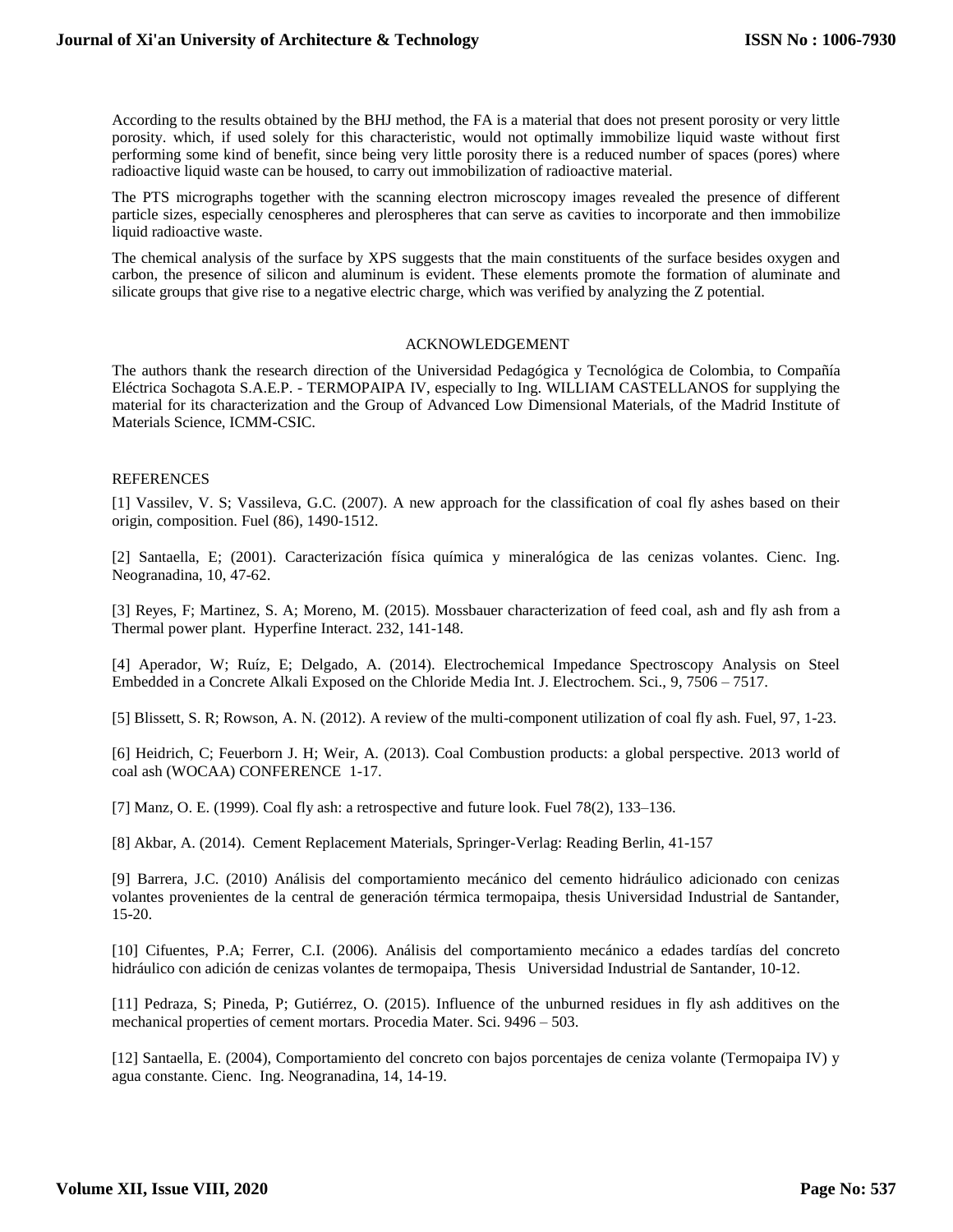[13] Shuang, Z. W. (2011). Influence of fly ash on the mechanical properties of frame concrete. Sustainable Cities and Soc. 1(3) 164–169.

[14] Valderrama, C. P; Torres, J; Mejía de Gutiérrez, R. (2011). Características de desempeño de un concreto adicionado con cenizas volantes de alto nivel de inquemado. Ing. e investigación, 31(1) 39-46.

[15] Castells, X.E. (2000). Reciclaje de Residuos Industriales, vol. 495, Díaz Santos, Madrid, 857-859

[16] Wang, S; Wu, H. (2006). Environmental-benign utilisation of fly ash as low-cost adsorbents. J. Hazard. Mater. 136(3) 482–501

[17] Rohatgi, P. K; Gupta, N; Schultz, F. B; Luong, D. D. (2011). The Synthesis, compressive Properties, and applications of metalmatrix Syntactic foams. The Journal of The Minerals, Met. & Mater. Society (TMS), 63(2) 36- 42.

[18] Yao, Z.T; Ji X.S., Sarker, P.K; Tang, J.H; Ge, L.Q; Xia, M.S; Xi, Y.Q. (2015). A comprehensive review on the applications of coal fly ash. Earth Sci. Rev., 141. 105-121

[19] Lieberman, R. N; Green, U; Segev, G; Polat, M; Mastai,. Y H. Cohen. (2015). Coal fly ash as a potential fixation reagent for radioactive wastes. Fuel, 153(1) 437-444.

[20] Inada, M; Eguchi, Y; Enomoto, N; Hojo, J. (2005). Synthesis of zeolite from coal fly ashes with different silicaalumina composition. Fuel. 842 99-304.

[21] Oviedo Henao J.A; Reyes, C.A. (2012). A comparative study study on conversion of industrial coal byproducts in low SiO2 Zeolite of faujasite type. Dyna, 176(79) 105-114.

[22] González, C. P; Montaño, A. M; Castro, D. C. (2012). Obtención y caracterización de geopolimeros, sintetizados a partir de ceniza volante y piedra pómez, utilizados para el desarrollo y mejoramiento del concreto. El hombre y la máquina, 38 59-65.

[23] Vassilev, S. V; Vassileva, C. G. (2005) Methods for Characterization of Composition of Fly Ashes from Coal-Fired Power Stations:  A Critical Overview. Energy Fuels, 9(3) 1084–1098.

[24] Osmanlioglu, A.E; (2014). Utilization of coal fly ash in solidification of liquid radioactive waste from research reactor. Waste Manag Res. 32(5) 366-70

[25] Gilliam, T.M. (1991). Use of coal fly ash in radioactive waste disposal (EPRI-GS--7162-Vol2, United States, 37.1-37.8

[26] Vasilieva, N. G; Anshits, N. N; Sharonova, O. M; Burdin, V; Anshits, A. G; (2005). Immobilization of Cesium and Strontium Radionuclides in Framework Aluminosilicates with the Use of Porous Glass-Ceramic Matrices Based on Coal Fly Ash Cenospheres. Glass Phy. and Chem., 31(5) 637-647.

[27] Sheng, J; (2001). Vitrification of borate waste from nuclear power plant using coal fly ash. (I) Glass formulation development. Fuel, 80 1365-1369

[28] American Society for Testing and Materials (ASTM), (2013). D7348, Standard specification for coal fly ash and raw or calcined natural pozzolan for use in concrete Standard Test Methods for Loss on Ignition (LOI) of Solid Combustion Residues, 1-7.

[29] American Society for Testing and Materials (ASTM), (2004). D2797, Standard Practice for Preparing Coal Samples for Microscopical Analysis by Reflected Light, 1-10

[30] The International Organization for Standardization (ISO), 927 (2010), Determination of the specific surface area of solids by gas adsorption — BET method, 1-24